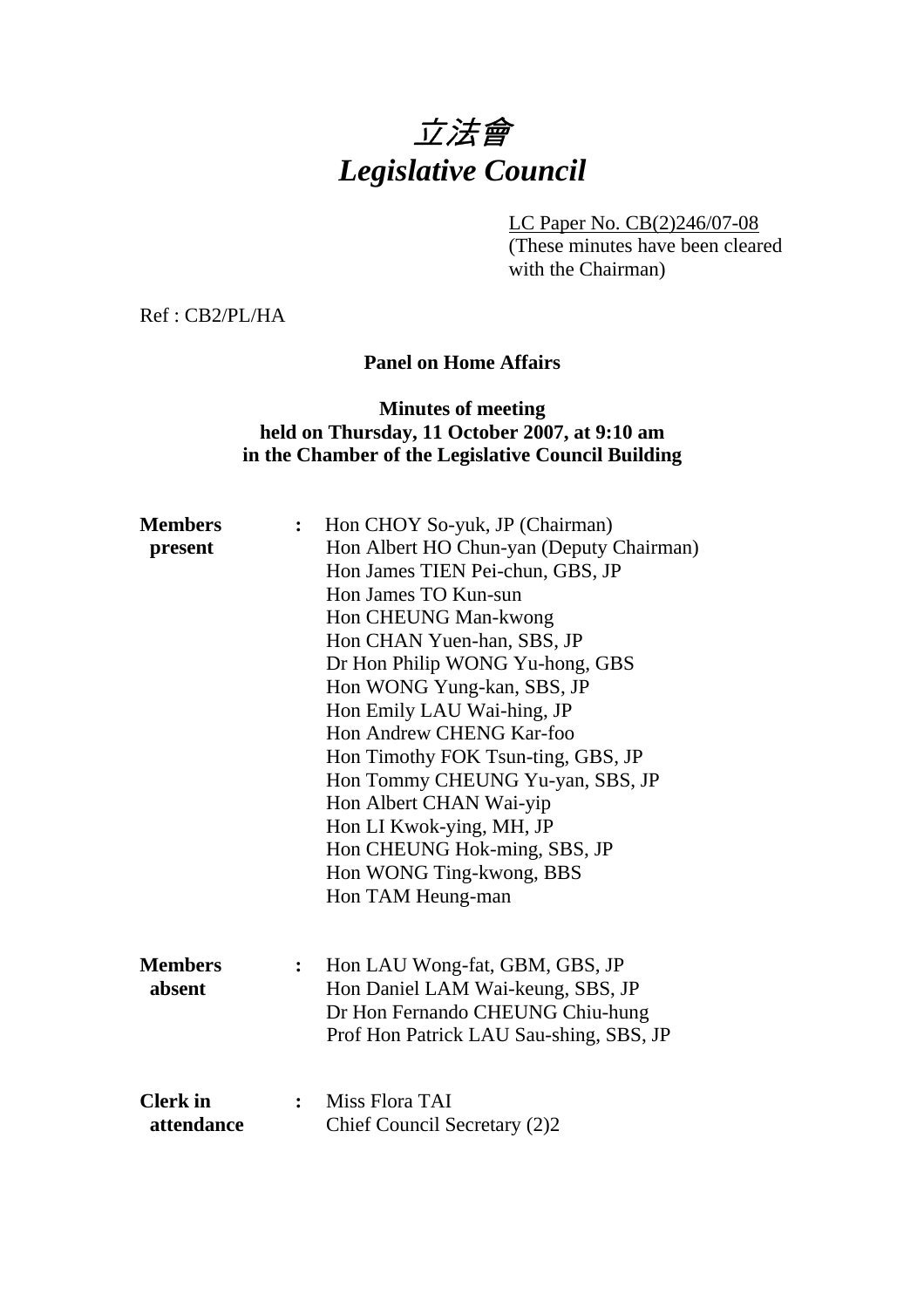| <b>Staff</b> in<br>attendance | Mrs Vivian KAM<br><b>Assistant Secretary General 2</b> |
|-------------------------------|--------------------------------------------------------|
|                               | Ms Joanne MAK<br>Senior Council Secretary (2)2         |
|                               | Ms Anna CHEUNG<br>Legislative Assistant (2)2           |
|                               |                                                        |

# **I. Election of Chairman and Deputy Chairman**  [Appendices III and IV to LC Paper No. CB(2)4/07-08]

#### Election of Chairman

Action

1. The Chairman called for nominations for the chairmanship of the Panel for the 2007-2008 session. Miss CHOY So-yuk, the incumbent Chairman, was nominated by Mr WONG Yung-kan and the nomination was seconded by Dr Philip WONG. Miss CHOY So-yuk accepted the nomination.

2. As the incumbent Chairman was nominated for the office, Mr Albert HO, the incumbent Deputy Chairman, presided over the election of the Chairman. As there was no other nomination, Mr Albert HO declared Miss CHOY So-yuk elected as the Chairman of the Panel for the 2007-2008 session. Miss CHOY So-yuk then took the chair.

## Election of Deputy Chairman

3. The Chairman called for nominations for the deputy chairmanship of the Panel for the 2007-2008 session. Mr Albert HO was nominated by Mr WONG Yung-kan and the nomination was seconded by Dr Philip WONG and Mr James TO. Mr Albert HO accepted the nomination. As there was no other nomination, the Chairman declared Mr Albert HO elected as the Deputy Chairman of the Panel for the 2007-2008 session.

## **II. Schedule of meetings for the 2007-2008 session**

4. Members agreed that the regular meetings of the Panel would be held on the second Friday of each month at 10:45 am, except for the regular meeting in February. As 8 February 2008 was a Chinese New Year holiday, members agreed to re-schedule the regular meeting for that month to 15 February 2008 at 10:45 am.

## **III. Items for discussion at the next meeting**

[Appendices V and VI to LC Paper No. CB(2)4/07-08]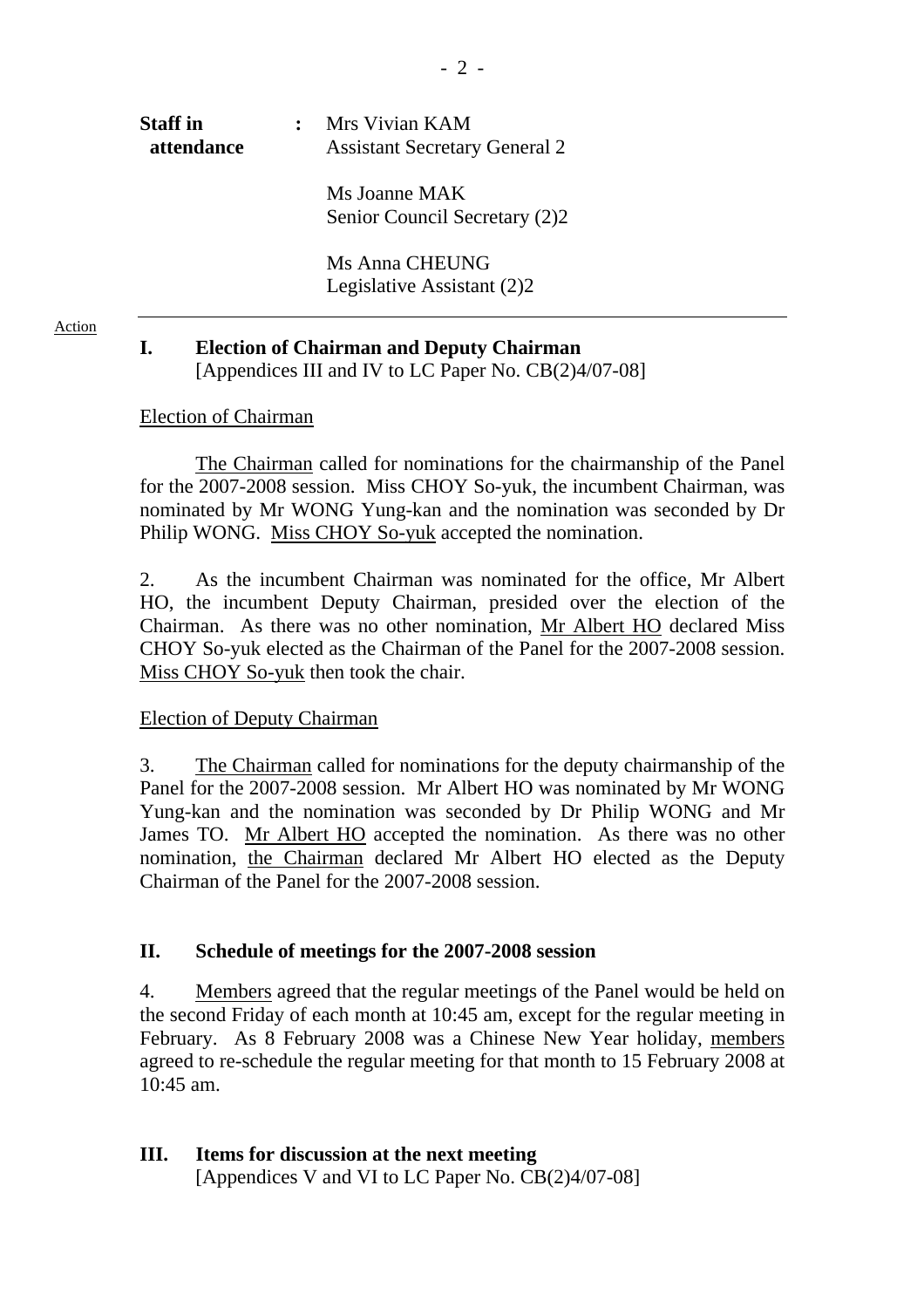## Regular meeting in November 2007

5. Members noted that the Administration had proposed to discuss the following items at the next regular meeting scheduled for 9 November 2007 at 10:45 am -

- (a) promotion of Olympism;
- (b) 2011 International Olympic Committee Session; and
- (c) strengthening the software and humanware in culture and the arts.

# Other items proposed for discussion

6. The Chairman referred members to her letter tabled at the meeting proposing to include the following items in the list of outstanding items for discussion -

- (a) promotion of Olympism and arrangements for the 2008 Olympic Equestrian Events;
- (b) built heritage conservation;
- (c) strengthening national education;
- (d) the implementation of the pilot scheme under the 2006 District Council (DC) Review; and
- (e) promotion of Chinese opera and the art of dancing.

Members agreed that, as the Administration had proposed to discuss the promotion of Olympism at the next regular meeting, the remaining four items would be included in the list of outstanding items for discussion by the Panel.

*Implementation of the pilot scheme under the 2006 DC Review* 

7. Ms Emily LAU said that there was an urgency to discuss the implementation of the pilot scheme under the 2006 DC Review, as relevant recommendations to enhance the role of DCs would be implemented in the 18 DCs starting January 2008; it was necessary for the Panel to discuss how the Administration would address the problems identified during the implementation of the pilot scheme before full implementation of the recommendations in the 18 DCs. She further suggested that the four pilot DCs should be invited to make submissions to the Panel.

Clerk

Clerk

8. At the Chairman's suggestion, members agreed that the Panel should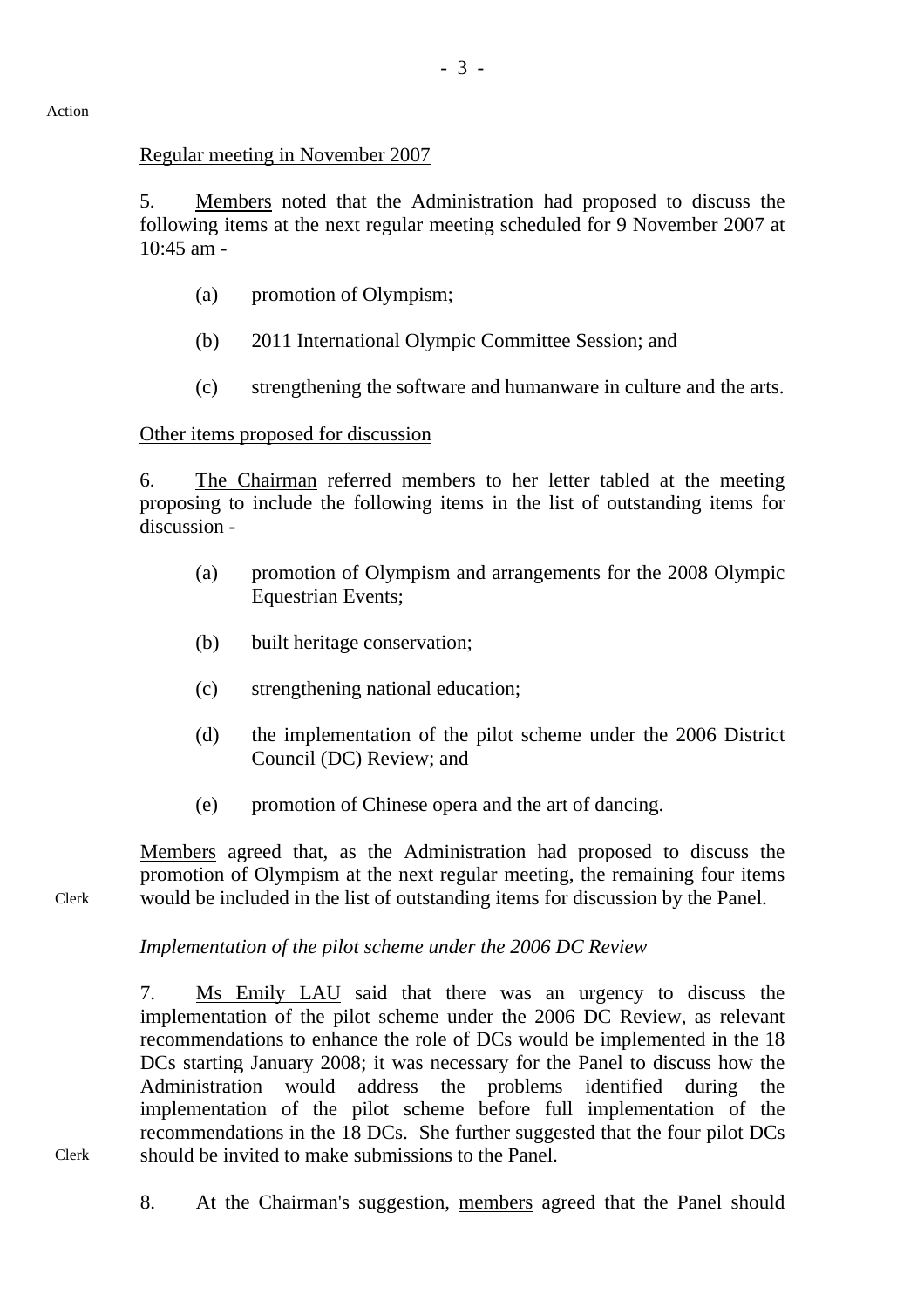Clerk discuss this subject at the regular meeting in November 2007 while discussion of one of the three items proposed by the Administration in paragraph 5 above should be deferred to the regular meeting in December 2007.

> (*Post-meeting note*: At the suggestion of the Administration, members agreed at the special meeting held on 15 October 2007 to discuss the item "Implementation of the pilot scheme under the 2006 DC Review" at the regular meeting in December 2007.)

*The Hong Kong Special Administrative Region's (HKSAR's) response to the Concluding Observations on Hong Kong's second report under the International Covenant on Civil and Political Rights (ICCPR)* 

9. Referring to item 7 on the list of outstanding items for discussion, Ms Emily LAU proposed that the Panel should discuss the report submitted to the United Nations on the HKSAR's response to the Concluding Observations on its second report under ICCPR once the report was made available for the Panel's consideration. Members agreed.

# *Review of the Personal Data (Privacy) Ordinance, Cap. 486 (the Ordinance)*

10. Referring to item 10 on the list of outstanding items for discussion, Ms Emily LAU considered that it was inappropriate for the Privacy Commissioner for Personal Data to conduct its own review as this might give rise to doubt about the independence of the review. She also suggested that the Administration should request the Privacy Commissioner to expedite completion of his review as many problems had already been identified in the existing provisions of the Ordinance and improvements should be made as early as possible. Ms LAU proposed that, in the meantime, the Research and Library Services Division (RLSD) of the Legislative Council (LegCo) Secretariat should be requested to gather information on the implementation problems of the Ordinance that had arisen in the past few years for the future reference of members. The Chairman requested the LegCo Secretariat to follow up on the proposal.

RLSD

## *Operation problems of national sports associations (NSAs)*

11. Mr Albert CHAN suggested that the Panel should further discuss the operational problems of NSAs, particularly those which had selected athletes to represent Hong Kong to participate in international sports arenas. Mr CHAN said that, while these NSAs were heavily subsidised by the Government, there had been complaints about unfairness and lack of transparency in the operation and the administration of these NSAs, as well as their process of selection of athletes to represent Hong Kong. He suggested that when the Panel discussed the subject, representatives of the NSAs which had selected athletes to represent Hong Kong for participation in international sports arenas should be invited to join the discussion. Members agreed.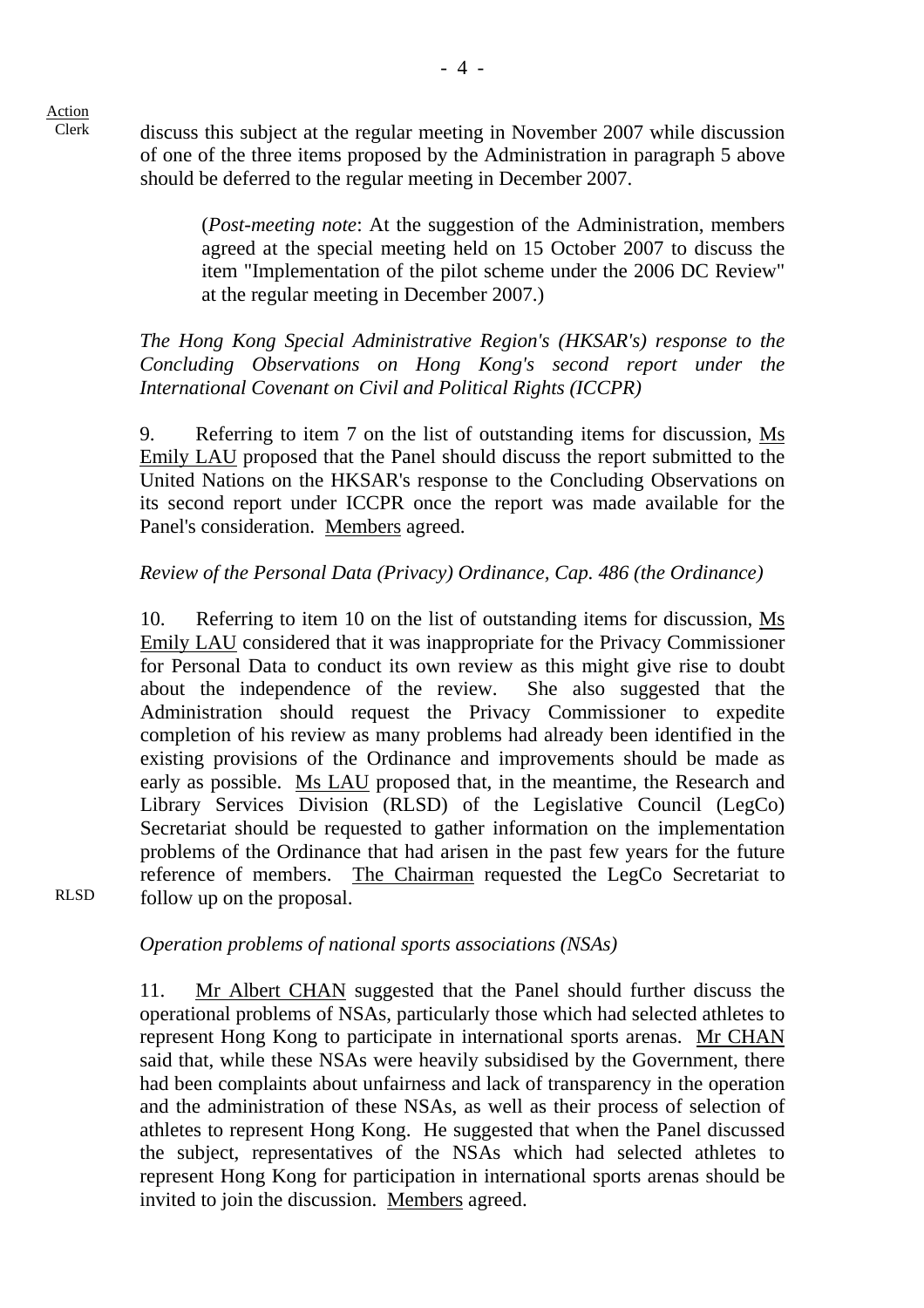#### Action

*Progress of implementation of recommendations made in the Report of the Independent Panel of Inquiry on the Incidents Relating to the Equal Opportunities Commission (EOC) and the recommendations made in two other reports of the internal reviews conducted by EOC* 

Clerk 12. At the suggestion of Miss TAM Heung-man, members agreed to further discuss the above subject at a future meeting.

## *Provision of an allowance for village representatives*

13. Mr Andrew CHENG said that the Chief Executive had indicated in his 2007 Policy Address that the Administration would consider Heung Yee Kuk's proposal to provide an allowance for village representatives. He said that, while he recognised the contributions made by village representatives, the Administration should explain its considerations and whether an allowance should likewise be provided to holders of other public offices.

14. Ms Emily LAU and Mr Albert CHAN expressed support for Mr CHENG's suggestion. Ms LAU considered it necessary for the Administration to explain in detail the criteria for determining whether an allowance should be provided. Mr LI Kwok-ying said that, as a member of Heung Yee Kuk, he understood that the Kuk had made the proposal in view of the many duties and responsibilities of public nature required to be performed by village representatives. Mr Albert CHAN said that the Administration should explain why holders of other types of public offices, e.g. Justice of the Peace, who were also required to perform various duties and responsibilities of public nature, were not given an allowance. Members agreed that this subject would be added to the list of outstanding items for discussion by the Panel.

Clerk

# **IV. Any other business**

Subcommittee to Follow Up the Outstanding Leisure and Cultural Services Projects of the Former Municipal Councils

15. Mr Albert CHAN considered that, as the Administration had reported to the Subcommittee the implementation schedule or updated status of the outstanding leisure and cultural services (LCS) projects of the former municipal councils, the Panel could consider dissolving the Subcommittee. He suggested that, as an alternative, the Administration should be requested to submit regular six monthly progress reports on implementation of the LCS projects to the Panel. Mr Tommy CHEUNG expressed support for Mr CHAN's suggestion.

16. Mr LI Kwok-ying, the incumbent Chairman of the Subcommittee, said that he had no objection to Mr CHAN's suggestion. However, as there might